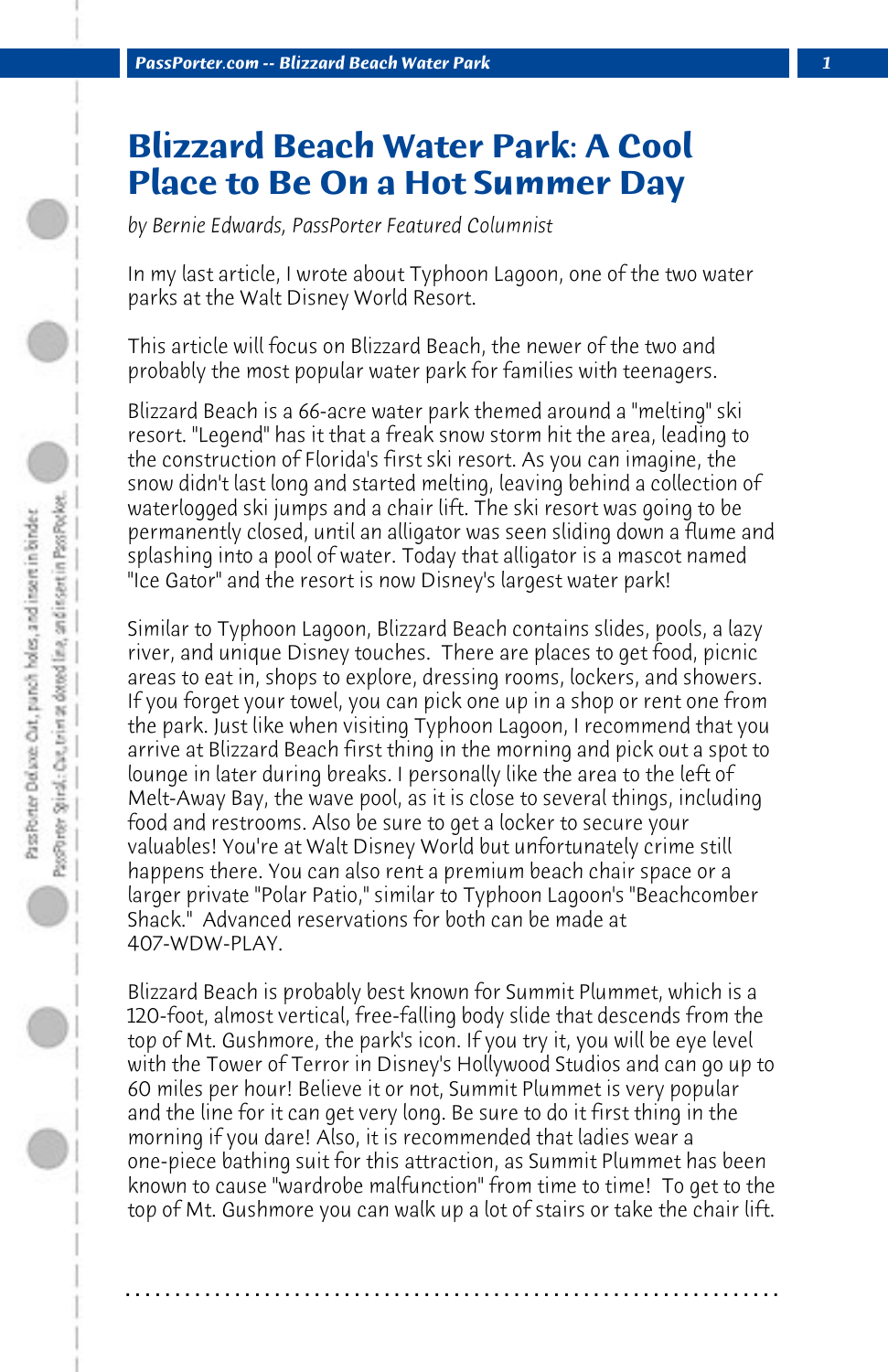Try the chair lift in the morning before the line for it gets too long; also be aware that there is a single rider express line if the general line is too long.

Another intense attraction is Slush Gusher, another speed slide where you can go up to 50 miles per hour! There are two "moguls" on this slide and you have a good chance of catching some air on the second, which is why this is a very popular attraction! A slightly less thrilling attraction is Downhill Double Dipper, because on this ride, you will only travel at speeds up to 25 miles per hour, which sounds slow but remember you are just in a bathing suit sitting on a tube (which even has a hole in the bottom)! The unique aspect of Downhill Double Dipper is you will be "racing" against another person a few feet away.

My personal favorite attraction is Snow Stormers; I've been known to go on it several times in a row. You lay face down on a toboggan mat and go down one of three 350-foot long twisting and turning flumes. While other water parks have a ride with toboggan mats (Blizzard Beach has Toboggan Racers), I've never seen one with twists and turns before; all the rest that I've seen go straight downhill. Snow Stormers is unique and a lot of fun for guests of all ages!

However, my family's favorite attraction is Teamboat Springs. Teamboat Springs is an attraction that the whole family can enjoy together. It's a 1,200-foot whitewater raft ride and each raft holds between 4 and 6 guests. If you liked the family raft ride in Typhoon Lagoon, you are really going to enjoy Teamboat Springs. As the world's longest family whitewater raft ride, it's fabulous!

After hitting the thrill rides, it might be time to relax in Melt-Away Bay, the wave pool at Blizzard Beach. Unlike Typhoon Lagoon, the wave pool at Blizzard Beach is very gentle. This one-acre pool produces very small, very gentle waves. A limited number of tubes are even allowed in the wave pool, on a first come first serve basis. Another relaxing attraction is Cross Country Creek, which is Blizzard Beach's version of the "lazy river." Ride an inner tube on a relaxing trip around the park, but watch out for dripping ice water when you pass through the ice cave; it's super cold!

For younger guests, Blizzard Beach offers the Ski Patrol Training Camp for pre-teens and Tike's Peak for very young children. The Ski Patrol Training Camp contains several attractions, including two water slides, a main pool area with floating icebergs, and an iceberg walk that is crossed by holding onto nets above. Tike's Peak is a water playground containing snow castle water elements; guests must be less than four feet tall to play in Tike's Peak. When it is time for lunch, the Lottawatta

**. . . . . . . . . . . . . . . . . . . . . . . . . . . . . . . . . . . . . . . . . . . . . . . . . . . . . . . . . . . . . . . . . .**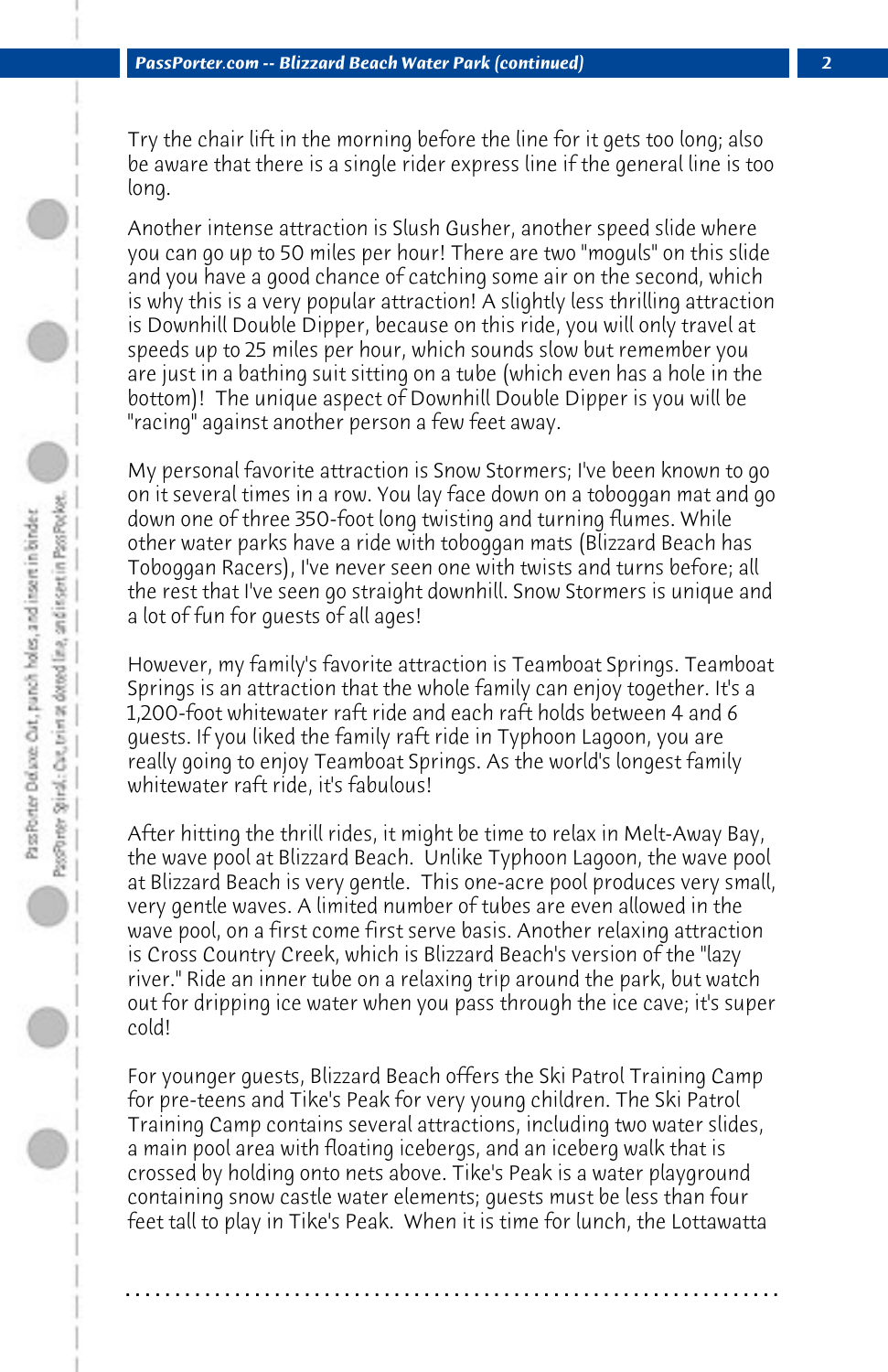*PassPorter.com -- Blizzard Beach Water Park (continued) 3*

Lodge is a great place to try. It offers chicken nuggets, hamburgers, pizza, hot dogs, sandwiches, and salads. Nearby is a mini-donut stand offering "world famous" mini-donuts. Be sure to try some before leaving Blizzard Beach! Just like at Typhoon Lagoon, you can pick up a refillable mug to use at several locations throughout the park, but you have to purchase a Blizzard Beach specific mug. Finally, you can bring in your own food, but no alcoholic beverages or glass containers are permitted. You can bring in coolers, but they must be smaller than 24 inches in length,15 inches in width and 18 inches in height.

The sun can be brutal at Blizzard Beach. While I strongly recommend wearing sun screen when visiting either water park, you definitely will need something at Blizzard Beach. Compared to Typhoon Lagoon, Blizzard Beach has very little shade. For that reason, I also recommend wearing water shoes or flip flops for the hot pavement. While I can generally walk around barefoot at Typhoon Lagoon, I find that much harder to do at Blizzard Beach. There is also a lot more stairs to climb at Blizzard Beach, unless you take the chair lift every time you want to ride a ride.

As I said at the end of my last article, be sure to visit at least one of the water parks on your next visit to the Walt Disney World Resort. You can purchase the "Water Parks Fun & More" option for your Magic Your Way ticket, which provides you with a set number of admissions, based [on the number of days on your Magic Your Way ticket, to th](http://www.passporter.com/articles/blizzard-beach-water-park-review.php)e water parks, DisneyQuest, and the ESPN Wide World of Sports, or rounds of golf at the Oak Trail golf course. You can also just purchase a one-day admission and even an annual pass! Visiting a Disney water park is the best way to stay cool on a hot summer day, and is a lot of fun on any day of the year!

*About The Author: Bernie Edwards lives in Maryland with his wife and two children. He is an engineer for the National Aeronautics and Space Administration and a member of the Walt Disney World Moms Panel. He enjoys visiting both Walt Disney World and Disneyland, and sailing with the Disney Cruise Line.*

*Article last updated: 03-16-2011*

*View the latest version online at: http://www.passporter.com/articles/blizzard-beach-water-park-review.html*

*Copyright by Bernie Edwards. All rights reserved under International and Pan-American Copyright Conventions. No part of this publication may be stored in a retrieval system or transmitted in any form by any means electronic, mechanical, photocopying, recording,*

**. . . . . . . . . . . . . . . . . . . . . . . . . . . . . . . . . . . . . . . . . . . . . . . . . . . . . . . . . . . . . . . . . .**